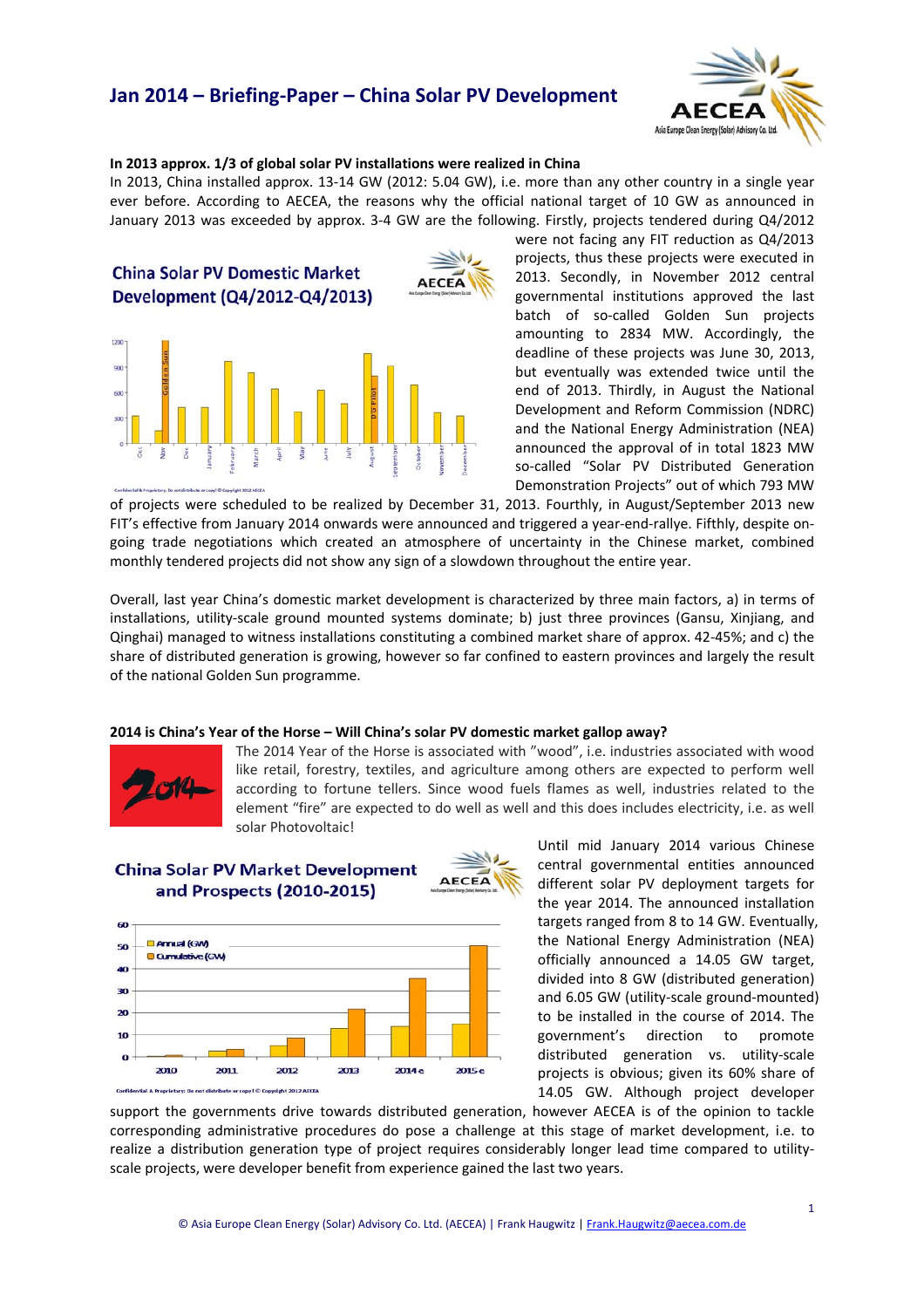### **Jan 2014 – Briefing‐Paper – China Solar PV Development**



Interestingly, because for the first time, the NEA released a breakdown of the 14.05 GW national annual target into provincial targets which are divided into both types of project categories (DG and utility‐scale). The intentions of this annual target breakdown are obvious, however it remains to be seen how e.g. Gansu province will scale down from approx. 2.6 GW (2013) to just 550 MW in 2014.

In an attempt to ensure a realization of 8 GW distributed generation projects, early February 2014 the NEA released a list of 81 so-called "New Energy Demonstration Cities" and 8 so-called "industrial demonstration zones" spread across 28 and 8 provinces respectively. Accordingly, by the end of 2015 which coincides with the end of the current 12<sup>th</sup> Five-Year-Plan (2011-215) these cities and zones are required to realize their respective mandatory targets in terms of e.g. XX‐MW of solar PV installations and/or share of installed renewable energy power generation capacities.

Today, according to AECEA's assessments, China is well on the track to realize one year ahead of time it's national target of 35 GW by 2015 as stipulated in the  $12^{th}$  Five-Year Plan for Solar Energy Development (2011-2015). Equally impressive, AECEA estimates another 14‐15 GW of new installations in 2015, i.e. most likely China will have 50+ GW of total installed solar PV power generation capacity by 2015. Hence, today's China's official national solar target of 50 GW by 2020 will be reached even 5 years ahead of schedule. According to AECEA's information, China is considering a doubling of its 2020 target, i.e. by 2020 a minimum of 100 GW shall be installed. Taking above background into account, not only the 2014 Year of the Horse could indeed make the domestic Chinese solar PV market galloping ahead of all other global markets, but very likely as well in the longer‐term.

#### **China's continuing Grid Curtailment Constraint requires NEA to strengthen its supervision**

China's National Energy Administration (NEA) has officially recognized that the existing grid infrastructure is facing massive curtailments due to its limited capacities. So far, were in recent years rather wind project developer affected, today, as a consequence of the surging domestic market, solar PV project developer increasingly as well, in particular, throughout western regions endowed with high solar radiations levels. In light of a sustained curtailment problem, NEA estimated that it may take another 2‐3 years to basically solve this issue.



In the context above, mid January this year the NEA send a supervision team to the selected provinces Hebei, Gansu and Jilin, in order to investigate the true extend of the real situation on the ground. Is Jilin of lesser attractiveness for solar project developers due to lower levels of solar radiation, Hebei and Gansu in particular are very attractive for a number of reasons. Hebei literally surrounds Beijing and is home to almost 50% of China's crude steel production output, numerous cement factories and corresponding power generation assets, all significantly contributing to Beijing's persistently high levels of air pollution. According to a recent Greenpeace China

Air Quality report, Hebei itself is China's most air polluted province with six of the 20 worst polluted cities are located in Hebei. As a consequence, from Beijing's perspective, to ensure that all renewable energy power generation capacities deployed in Hebei are connected to the grid and all generated electricity is purchased in full is very high on the political agenda. State Grid announced to invest into four additional transmission lines during 2014, and two lines shall lead through Hebei.

AECEA is of the opinion, that the selection of Hebei to be included in the afm investigation is no coincidence, since according to initial findings last years grid curtailment in Hebei increased almost three-fold YoY.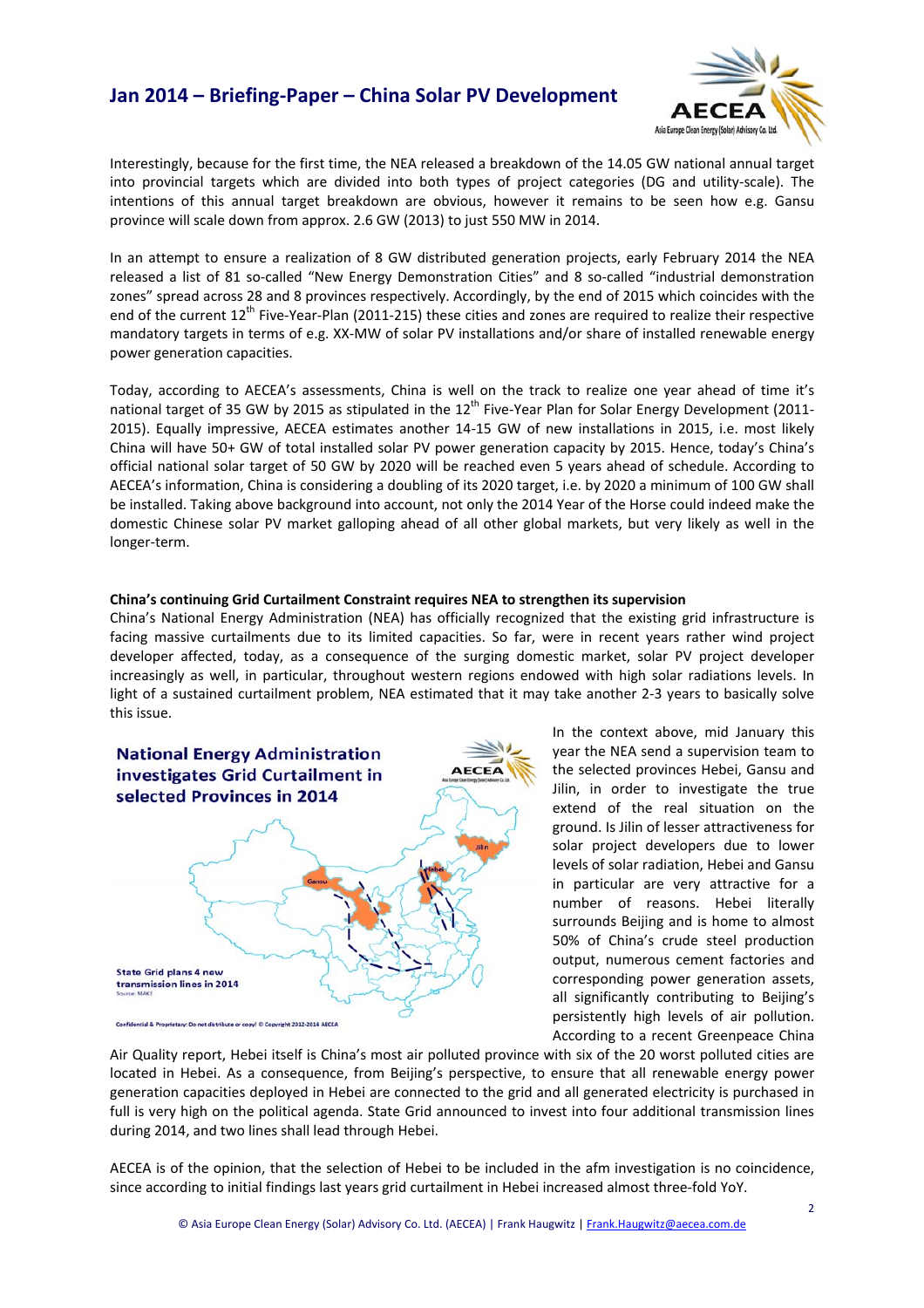# **Jan 2014 – Briefing‐Paper – China Solar PV Development**



#### **Solar Energy Technology singled out by Ministry of Science and Technology in 2014**

Early January 2014 the Chinese Ministry for Science and Technology (MOST) announced during it's annual working meeting that through comprehensive measures a number of strategically important technologies achieved competitiveness in the global market. Importantly, among a dozen of technologies covering e.g. communication, automotive, health, oil and gas exploration, which all are subject to enjoy extensive research support throughout 2014 and beyond, the single only "renewable energy technology" mentioned is solar energy! The fact that solar energy technology were singled out by MOST, leads to the reasoning that the still "relatively large dependency on imported upstream technologies" is of concern and shall be addressed through intensified domestic efforts. AECEA expects that in the near future MOST may release its 2014 solar research agenda. Today, research undertaken by various designated universities, academies, both national and provincial labs etc. covering cell technologies, power electronics, control and BOS components, manufacturing equipment, test equipment, system engineering, etc. including field test programmes for which MOST has earmarked a budget of approx. EUR 60 Mio annually. During the course of the 12<sup>th</sup> Five-Year-Plan 2011-2015 MOST has set aside a budget of approx. EUR 120 Mio in order to support four major projects in the framework of the "National High Technology Research and Development Program 863".

#### **Solar PV significantly support China's Aim of 100% Nationwide Power Supply by the End of 2015**

By the end of 2012, China was home to approx. 2.73 Mio people which had no access to electricity. In order to



achieve the national target of 100% electrification by the end of 2015, i.e. each and every Chinese citizen shall have access to energy. Against this background, in the fall of 2013 the National Energy Administration (NEA) released a three‐year plan (2013‐ 2015) indicating in total 583 projects for either grid extension or off-grid solar PV systems requiring an investment amounting to approx. EUR 3.5 bln. Accordingly, investing approx. EUR 396 Mio helped to supply power by means of solar PV to approx. 1.02 Mio in 2013 alone. Last year, in addition to projects undertaken in the framework of the "Golden Sun Programme", numerous local

power utilities implemented solar PV projects within their respective local and regional operations. In the remaining years until the end of the  $12<sup>th</sup>$  Five-Year Plan (2011-2015), a further 100.000 people shall benefit from single‐standing solar PV power plants mainly located throughout Western China.

### Jiangsu Zeversolar New Energy Co. Ltd (Part of SMA Group) cooperates with IBC Solar on Solar Rooftop



Jiangsu Zeversolar, in which the German inverter manufacturer SMA acquired a 72.5% majority share in March 2013, has recently teamed up with the German company IBC Solar, in order to finalize the installation of a 400 kW rooftop system at Zeversolar's factory in Yangzhong, Jiangsu province. The project received official approval in November 2013 and was scheduled to be connected to the grid by the end of January 2014. The project features the deployment of Zeversolar's inverters, whereas IBC Solar provided the overall system design and engineering. The project itself is designed that all generated power will be used internally.

#### **AECEA – Internal Affairs** Upcoming Activities **\*\*\*\*\*\*\*\*\*\*\*\*\*\*\*\*\*\*\*\*\*\*\*\*\*\*\*\*\*\*\*\*\*\*\*\*\*\*\*\*\*\*\*\*\*\*\*\*\*\*\*\*\*\*\*\*\*\*\*\*\*\*\*\*\*\*\*\*\*\*\*\*\*\*\*\*\*\*\*\*\*\*\*\*\*\*\*\*\*\*\*\*\***

The European Photovoltaic Industry Association invited AECEA to participate in a panel on the "Global Solar PV Market – Focus Asia". The panel is part of EPIA's Annual Market Workshop taking place in conjunction with EPIA's Annual General Meeting in Brussels on March 6‐7, 2014.



Taiwan, Technology & Beyond Conference 2014 Monday March 17th - Friday 21st, 2014<br>Shangri-La's Far Eastern Plaza Hotel Taipei, Taiwan

Invited by Bank of America / Merrill Lynch (BAML), AECEA will speak at BAML Taiwan's flagship conference on "Global Solar PV Market Trends and the Role of China" and host 1x1 investor meetings.